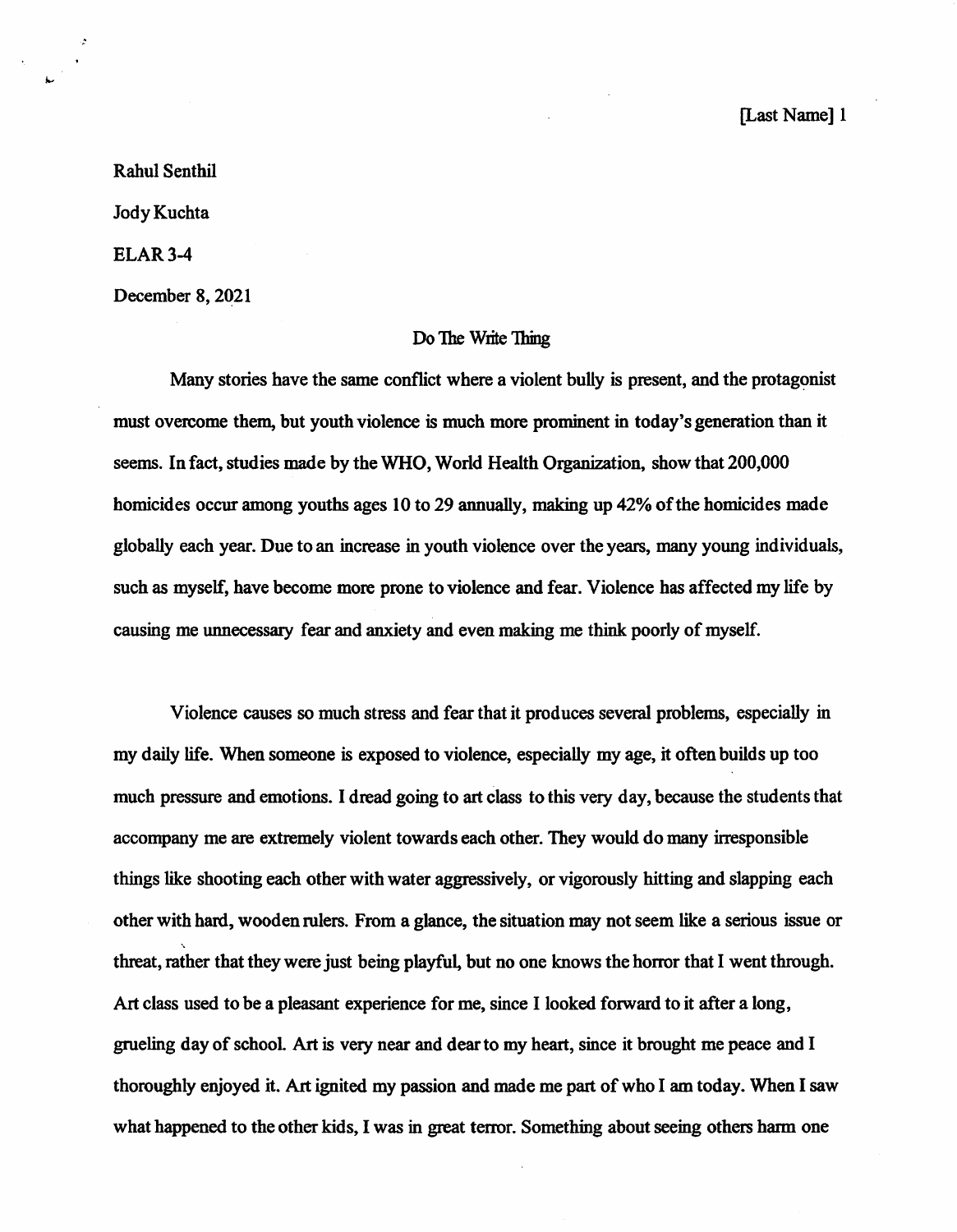[Last Name] 2

another, just for the satisfaction of getting revenge and abusing others, just didn't feel right to me. One day, something tragic happened, when two art students started bickering at each other, and it resulted in a massive fight. They were forcefully throwing punches and even went for some kicks, and 1 could feel the heat and intensity. Suddenly, one of them got hit so hard that it knocked the wind out of him, and he couldn't breathe. A million thoughts rushed through me, wondering what had just happened and if I was even safe in art class, the only thing that brought a smile to my face, and I felt like I was about to burst. Another incident was when we were having a good time playing dodgeball in physical education, but everyone suddenly got hostile towards each other, throwing with all their might. The chaotic scene simply just reminded me of the experience in art class, and I didn't want to see that happen again. One might say that they were just passionate, and that they were just playing as well as possible, but only I could see the rage igniting in their eyes. Out of nowhere, a fast ball whooshed past my face, as if it was a bullet, and hit my friend square in the face. Blood. That was all I saw, blood. A wave of a thousand different emotions washed past me, and I was scared to death. Why, I asked myself. What would drive these people to do such acts, to hurt their fellow comrades, to laugh hysterically at the sight of their pain? Had this what our society become? Was this what people wanted, seeing others suffer the consequences of their actions? 1 still see my friend's blood in my eyes to this day, as if it were bumed into my retina, and I don't think I'll ever unsee it.

Violence has gone so far as to make me lower my self-esteem and think negative thoughts about myself. Something I think often gets overlooked is the fact that verbal abuse is indeed a form of violence. Something to take into consideration if you still find verbal abuse a non-violent issue is that it not only deeply upsets the victim, but also plays with them mentally. Verbal abuse and verbal violence are some of the worst types of violence out there. While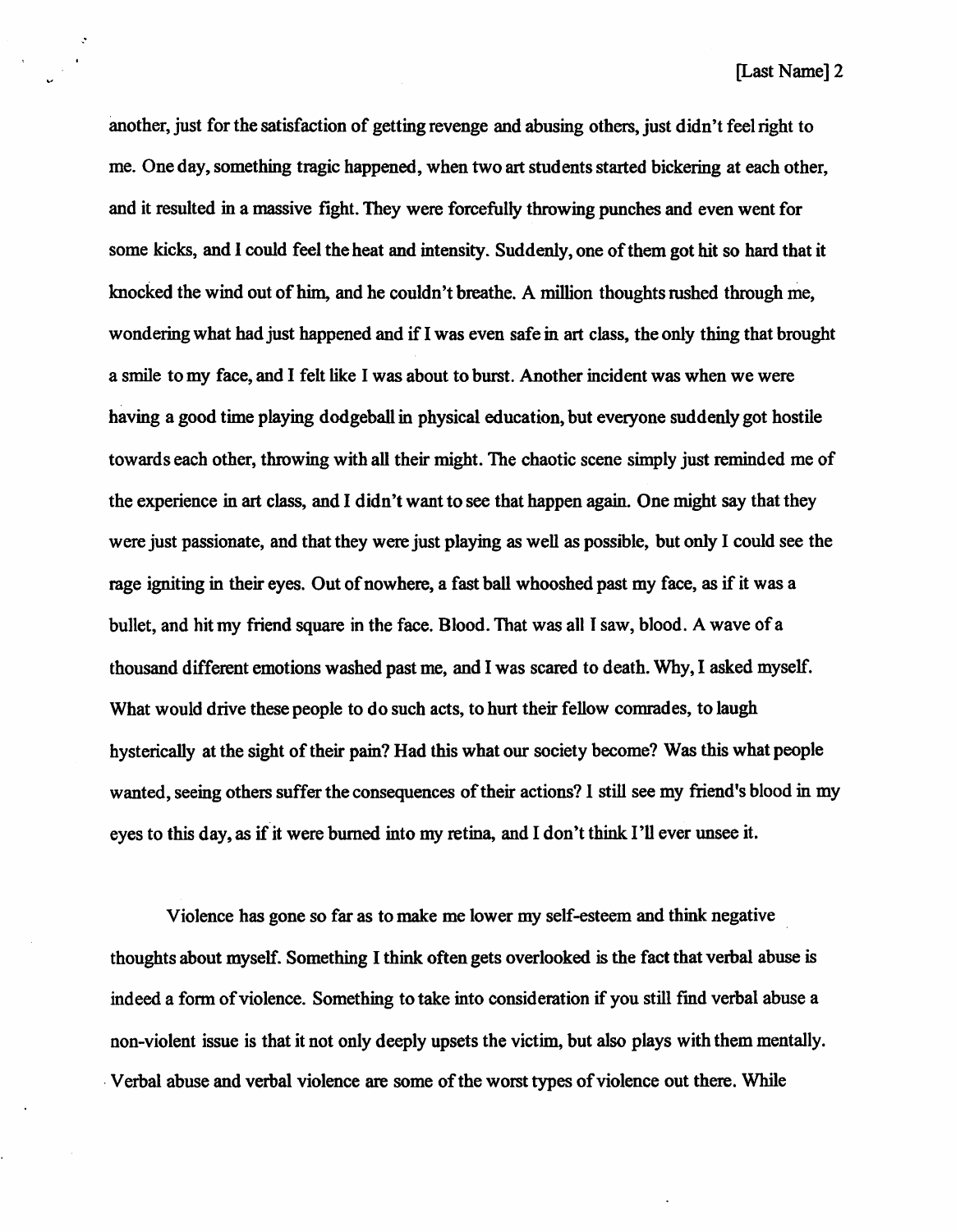physical violence may hann others and cause pain, most of the pain is temporary, but verbal abuse causes so much mental pain that it hurts just thinking about it, and you feel like you're on fire with all the emotions and thoughts you have. Trust me, I know from first-hand experiences that that pain never goes away. Some might say that mental violence is singly another type of mental torture. An experience that I can recall is something that has happened over a period of two years. I remember the first time I met this kid, and he seemed like a genuinely nice person, and we formed a hefty bond, but I never should have let my guard down. He started shaming others for every little flaw that was visible to the naked eye, but he picked on me the most. He started his spiel one day about my weight and how fat I was, saying that people like me are a waste of oxygen, and that information hit me like a truck. That information disturbed me for weeks, and I couldn't stop thinking the same things repeatedly, until 1 was on the verge of my breaking point. Was I just a waste of oxygen, rather a hinderance to those who don't have weight issues? What good am I doing for the Earth and everyone on it? Perhaps the question that hit me the hardest was why I even existed, and if the world would be a better place without me. He kept bullying me for one and a half years. I thought that I was a fat, good for nothing, helpless child that couldn't do anything right. After months of this torture running through my mind, I felt as if there was only one option. I felt that I would rather die than sit through hours of mental torture and beating myself up thinking about it. To make matters worse, members of my family also pointed out the weight issue to me, but rather as concem over abuse. At that point, I thought that even my friends and family members were disgusted by the sheer sight of me, and what good was I if even the closest to my heart thought poorly of me. I thankfully stopped myself before things went too far, but I was on my last straw. I've leamed from that experience that those who you least suspect are usually the ones that betray you in the end. The kid is in my school and my